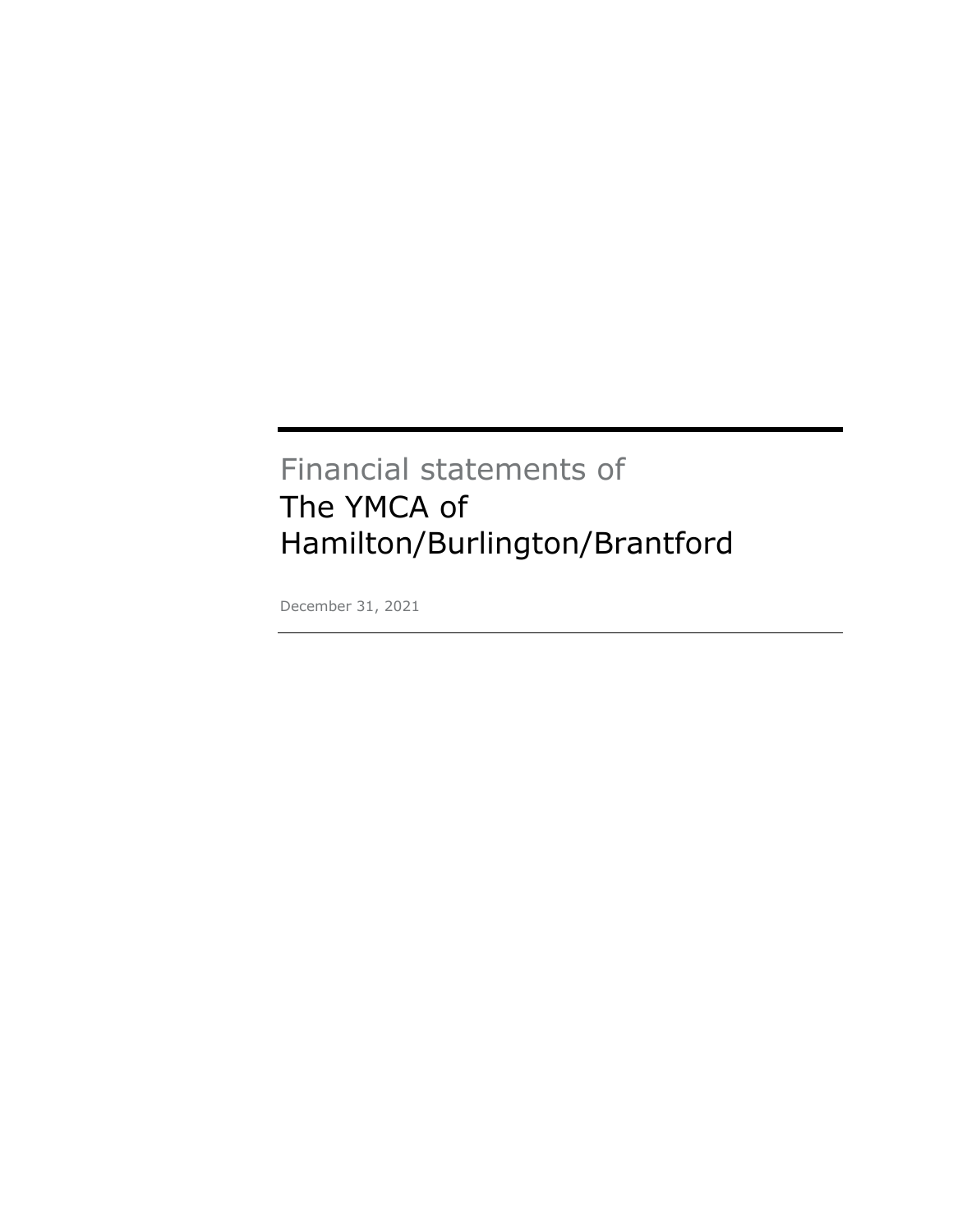| Independent Auditor's Report       | $1 - 2$  |
|------------------------------------|----------|
| Statement of financial position    | 3        |
| Statement of changes in net assets | 4        |
| Statement of operations            | 5.       |
| Statement of cash flows            | 6        |
| Notes to the financial statements  | $7 - 17$ |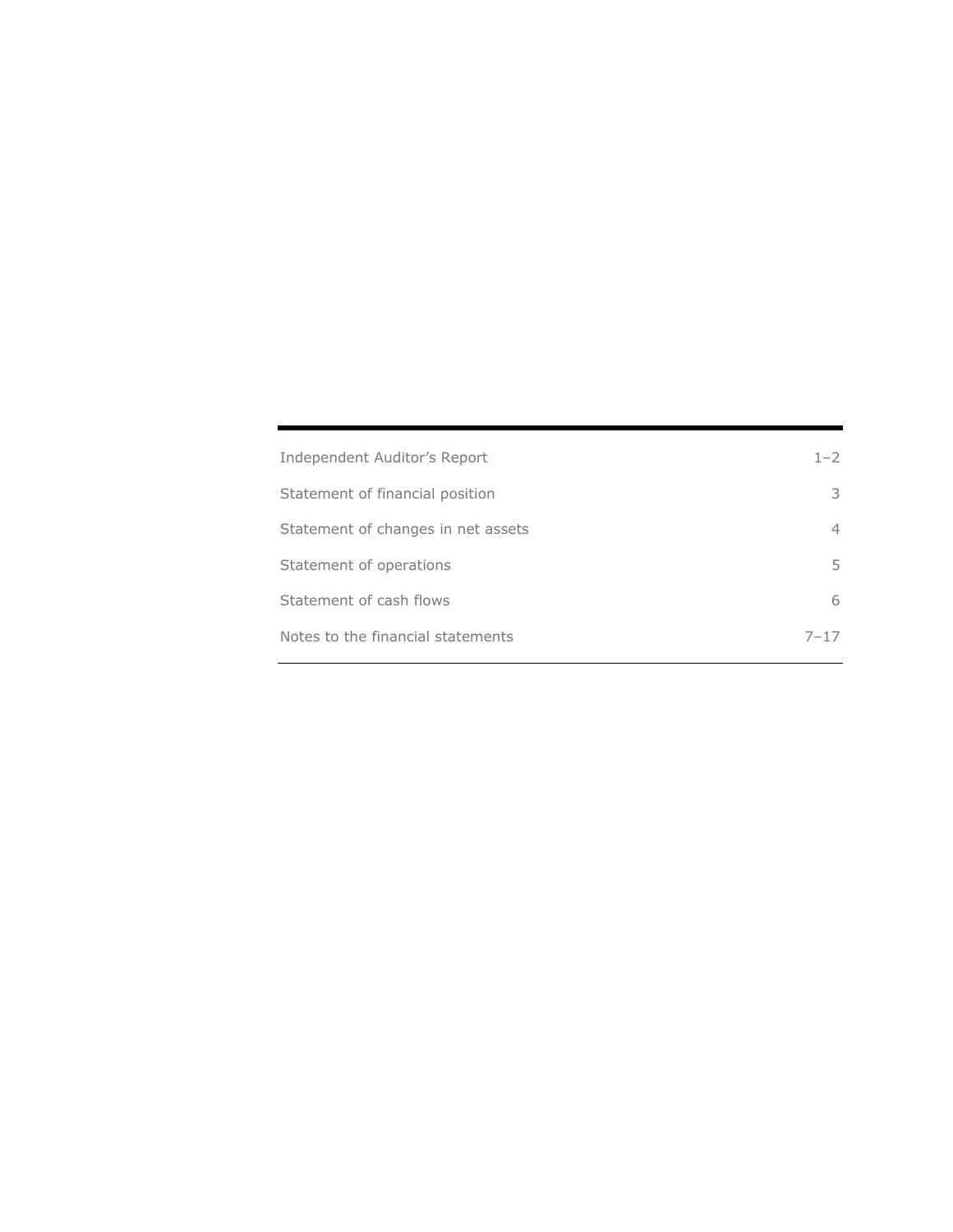# Deloitte.

Deloitte LLP 8 Adelaide Street West Suite 200 Toronto ON M5H 0A9 Canada

Tel: 416-601-6150 Fax: 416-601-6151 www.deloitte.ca

# **Independent Auditor's Report**

To the Members of The YMCA of Hamilton/Burlington/Brantford

# **Opinion**

We have audited the financial statements of The YMCA of Hamilton/Burlington/Brantford (the "YMCA" or "Association"), which comprise the statement of financial position as at December 31, 2021, and the statements of changes in net assets, operations and cash flows for the year then ended, and notes to the financial statements, including a summary of significant accounting policies (collectively, the "financial statements").

In our opinion, the accompanying financial statements present fairly, in all material respects, the financial position of the YMCA as at December 31, 2021, and its results of operations and its cash flows for the year then ended in accordance with Canadian accounting standards for not-for-profit organizations.

# **Other matter**

The financial statements of the YMCA as at and for the year ended December 31, 2020 were audited by a different auditor who expressed an unmodified opinion dated May 25, 2021.

# **Basis for Opinion**

We conducted our audit in accordance with Canadian generally accepted auditing standards. Our responsibilities under those standards are further described in the Auditor's Responsibilities for the Audit of the Financial Statements section of our report. We are independent of the YMCA in accordance with the ethical requirements that are relevant to our audit of the financial statements in Canada, and we have fulfilled our other ethical responsibilities in accordance with these requirements. We believe that the audit evidence we have obtained is sufficient and appropriate to provide a basis for our opinion.

# **Responsibilities of Management and Those Charged with Governance for the Financial Statements**

Management is responsible for the preparation and fair presentation of these financial statements in accordance with Canadian accounting standards for not-for-profit organizations, and for such internal control as management determines is necessary to enable the preparation of financial statements that are free from material misstatement, whether due to fraud or error.

In preparing the financial statements, management is responsible for assessing the YMCA's ability to continue as a going concern, disclosing, as applicable, matters related to going concern and using the going concern basis of accounting unless management either intends to liquidate the YMCA or to cease operations, or has no realistic alternative but to do so.

Those charged with governance are responsible for overseeing the YMCA's financial reporting process.

# **Auditor's Responsibilities for the Audit of the Financial Statements**

Our objectives are to obtain reasonable assurance about whether the financial statements as a whole are free from material misstatement, whether due to fraud or error, and to issue an auditor's report that includes our opinion. Reasonable assurance is a high level of assurance, but is not a guarantee that an audit conducted in accordance with Canadian generally accepted auditing standards will always detect a material misstatement when it exists. Misstatements can arise from fraud or error and are considered material if, individually or in the aggregate, they could reasonably be expected to influence the economic decisions of users taken on the basis of these financial statements.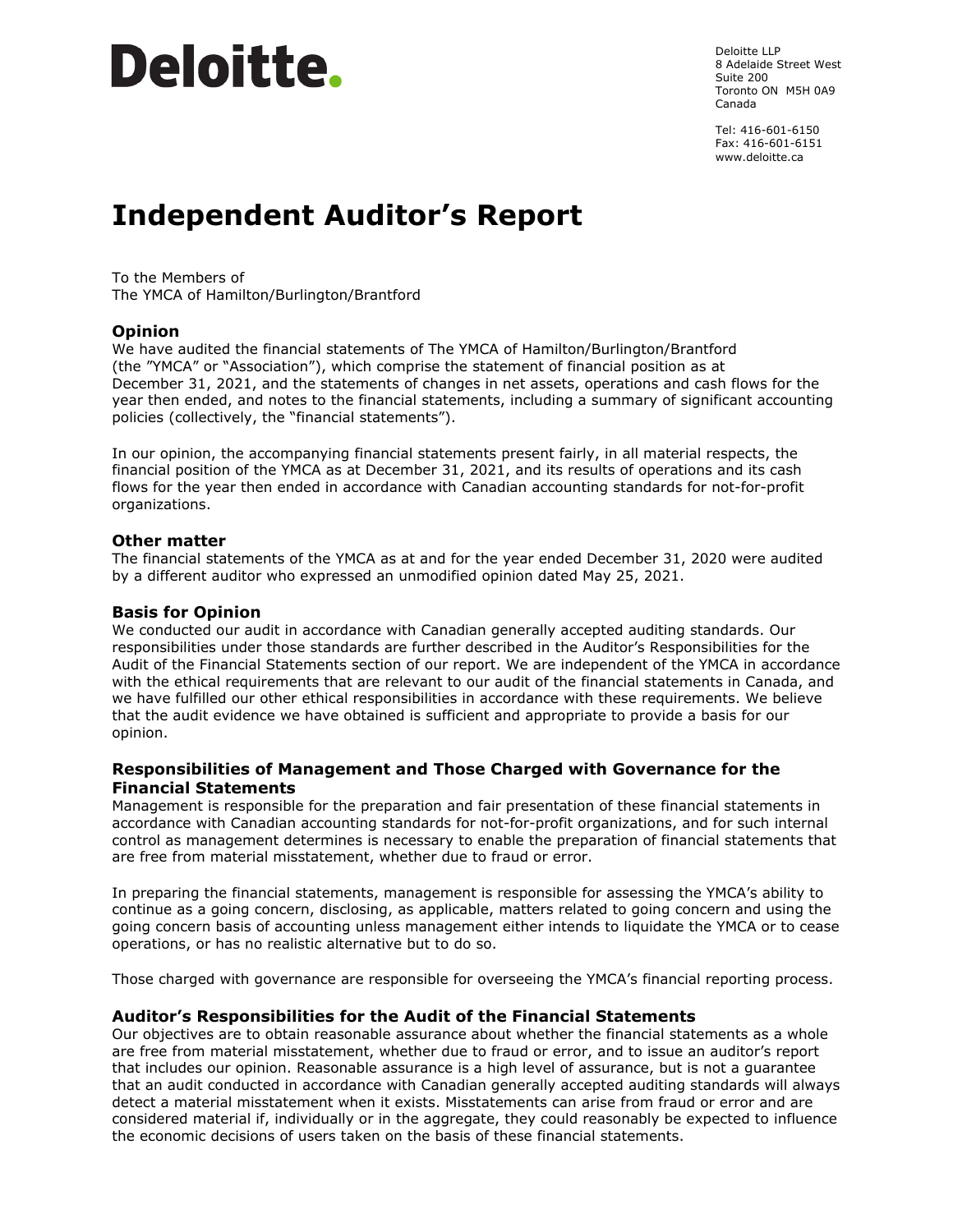As part of an audit in accordance with Canadian generally accepted auditing standards, we exercise professional judgment and maintain professional skepticism throughout the audit. We also:

- Identify and assess the risks of material misstatement of the financial statements, whether due to fraud or error, design and perform audit procedures responsive to those risks, and obtain audit evidence that is sufficient and appropriate to provide a basis for our opinion. The risk of not detecting a material misstatement resulting from fraud is higher than for one resulting from error, as fraud may involve collusion, forgery, intentional omissions, misrepresentations, or the override of internal control.
- Obtain an understanding of internal control relevant to the audit in order to design audit procedures that are appropriate in the circumstances, but not for the purpose of expressing an opinion on the effectiveness of the YMCA's internal control.
- Evaluate the appropriateness of accounting policies used and the reasonableness of accounting estimates and related disclosures made by management.
- Conclude on the appropriateness of management's use of the going concern basis of accounting and, based on the audit evidence obtained, whether a material uncertainty exists related to events or conditions that may cast significant doubt on the YMCA's ability to continue as a going concern. If we conclude that a material uncertainty exists, we are required to draw attention in our auditor's report to the related disclosures in the financial statements or, if such disclosures are inadequate, to modify our opinion. Our conclusions are based on the audit evidence obtained up to the date of our auditor's report. However, future events or conditions may cause the YMCA to cease to continue as a going concern.
- Evaluate the overall presentation, structure and content of the financial statements, including the disclosures, and whether the financial statements represent the underlying transactions and events in a manner that achieves fair presentation.

We communicate with those charged with governance regarding, among other matters, the planned scope and timing of the audit and significant audit findings, including any significant deficiencies in internal control that we identify during our audit.

Deloitte LLP

Chartered Professional Accountants Licensed Public Accountants May 31, 2022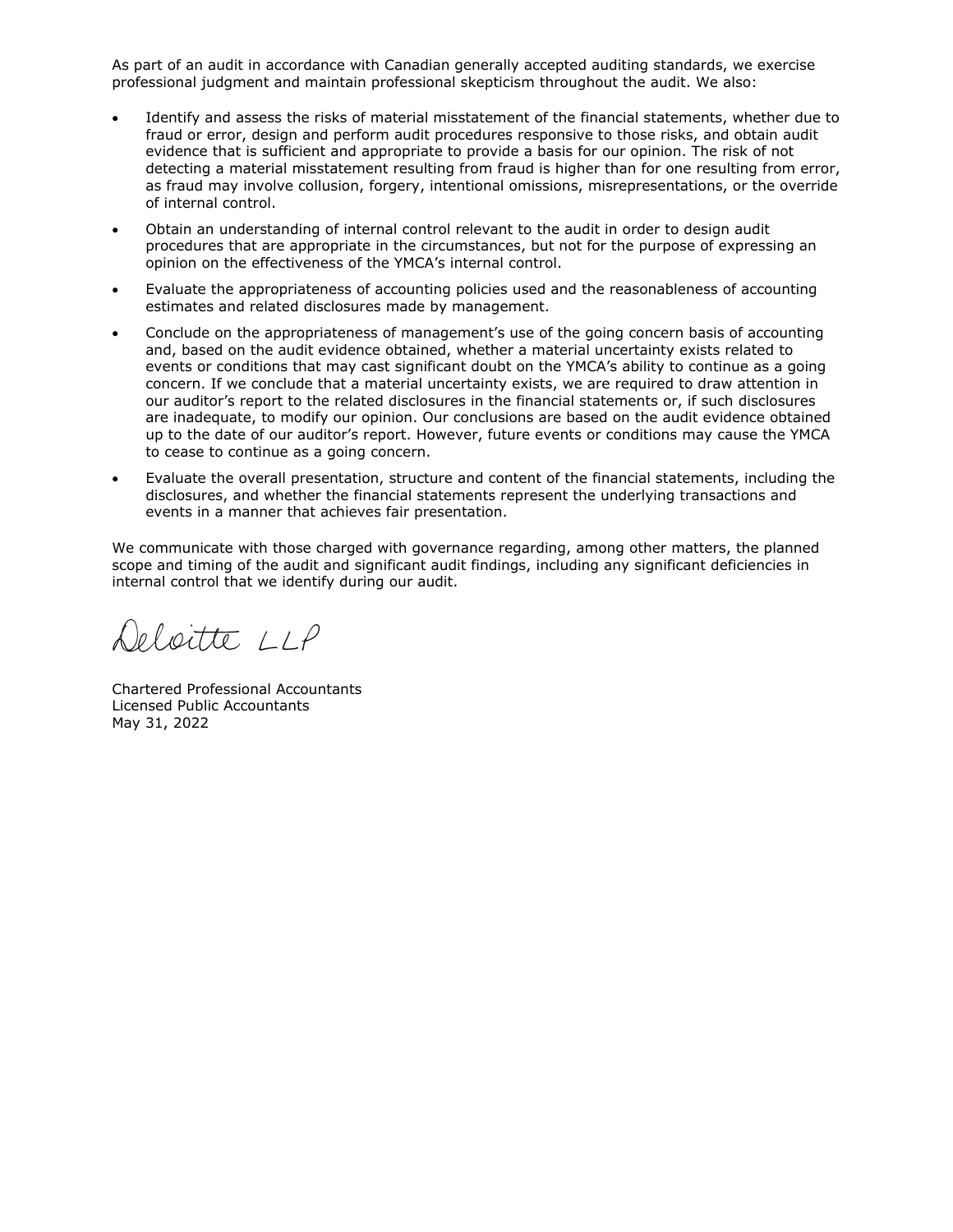**Statement of financial position** As at December 31, 2021

|                                                |                | 2021          | 2020        |
|------------------------------------------------|----------------|---------------|-------------|
|                                                | <b>Notes</b>   | \$            | \$          |
|                                                |                |               |             |
| Assets                                         |                |               |             |
| Current assets                                 |                |               |             |
| Cash and cash equivalents                      | $\overline{2}$ | 256,341       | 489,532     |
| Accounts receivable                            |                | 3,771,580     | 4,295,445   |
| Inventories and prepaid expenses               |                | 1,044,610     | 766,686     |
| Restricted cash                                | 3              | 202,398       | 200,733     |
| Current portion of capital project receivables | $\overline{4}$ | 261,166       | 261,166     |
| Special program funds receivable               | 5              | 576,629       | 507,674     |
|                                                |                | 6,112,724     | 6,521,236   |
| Capital campaign pledges receivable            | $\overline{4}$ | 18,000        | 42,500      |
| Investments                                    | 6              | 10,328,585    | 8,533,171   |
| Capital assets                                 | $\overline{4}$ | 58,957,199    | 61,848,623  |
| Capital project receivables                    | $\overline{4}$ | 783,229       | 1,044,395   |
|                                                |                | 76,199,737    | 77,989,925  |
|                                                |                |               |             |
| <b>Liabilities</b>                             |                |               |             |
| <b>Current liabilities</b>                     |                |               |             |
| Accounts payable and accrued liabilities       |                | 5,366,018     | 6,147,519   |
| Deferred revenue                               | 7              | 3,478,605     | 3,106,197   |
| Special programs funds payable                 | 5              | 1,354,622     | 1,253,122   |
| Current portion of capital project payables    | $\overline{4}$ | 261,166       | 261,166     |
| Current portion of long-term debt              | 8              | 547,441       | 752,748     |
| Current portion of capital lease obligations   | $\overline{9}$ |               | 63,160      |
|                                                |                | 11,007,852    | 11,583,912  |
| Capital project payables                       | $\overline{4}$ | 783,229       | 1,044,395   |
| Long-term debt                                 | 8              | 190,350       | 737,791     |
| Deferred capital contributions                 | 10             | 38,187,671    | 39,003,413  |
|                                                |                | 50,169,102    | 52,369,511  |
|                                                |                |               |             |
| Net assets                                     |                |               |             |
| Internally restricted                          |                |               |             |
| Invested in endowment                          | 12             | 8,855,266     | 7,130,314   |
| Internally restricted                          | 13             | 1,829,195     | 1,388,257   |
| Invested in capital assets                     | 11             | 20,576,879    | 21,870,673  |
| General                                        |                | (5, 230, 705) | (4,768,830) |
|                                                |                | 26,030,635    | 25,620,414  |
|                                                |                | 76,199,737    | 77,989,925  |

The accompanying notes are an integral part of the financial statements.

Approved by the Board

\_\_\_\_\_\_\_\_\_\_\_\_\_\_\_\_\_\_\_\_\_\_\_\_\_\_\_\_\_\_\_, Director

\_\_\_\_\_\_\_\_\_\_\_\_\_\_\_\_\_\_\_\_\_\_\_\_\_\_\_\_\_\_\_, Director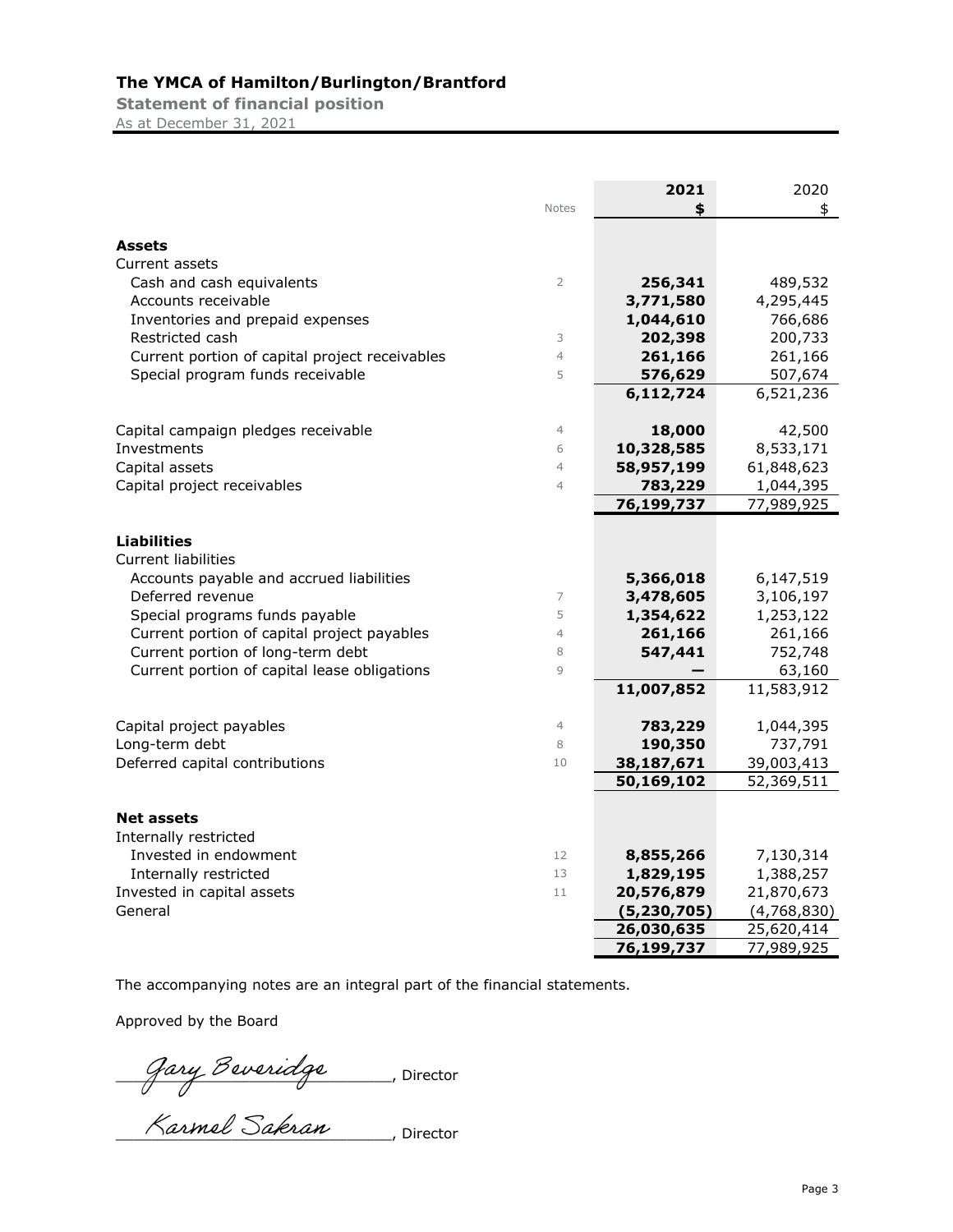**Statement of changes in net assets** Year ended December 31, 2021

|                                                                          |              | <b>Internally restricted</b> |                                 | <b>Unrestricted</b>           |             |                          |             |
|--------------------------------------------------------------------------|--------------|------------------------------|---------------------------------|-------------------------------|-------------|--------------------------|-------------|
|                                                                          | <b>Notes</b> | Invested in<br>endowment     | <b>Internally</b><br>restricted | Invested in<br>capital assets | General     | 2021                     | 2020        |
| Balance, beginning of year                                               |              | 7,130,314                    | 1,388,257                       | 21,870,673                    | (4,768,830) | 25,620,414               | 28,695,147  |
| Excess (deficiency) of revenue<br>over expenses<br>Investment in capital |              |                              | $\overline{\phantom{0}}$        | (1,602,476)                   | 2,012,697   | 410,221                  | (3,074,733) |
| assets                                                                   |              | -                            | 278,339                         | 308,682                       | (587, 021)  |                          |             |
| <b>Transfers</b>                                                         |              | 12 and 13 <b>1,724,952</b>   | 162,599                         |                               | (1,887,551) | $\overline{\phantom{0}}$ |             |
| Balance, end of year                                                     |              | 8,855,266                    | 1,829,195                       | 20,576,879                    | (5,230,705) | 26,030,635               | 25,620,414  |

The accompanying notes are an integral part of the financial statements.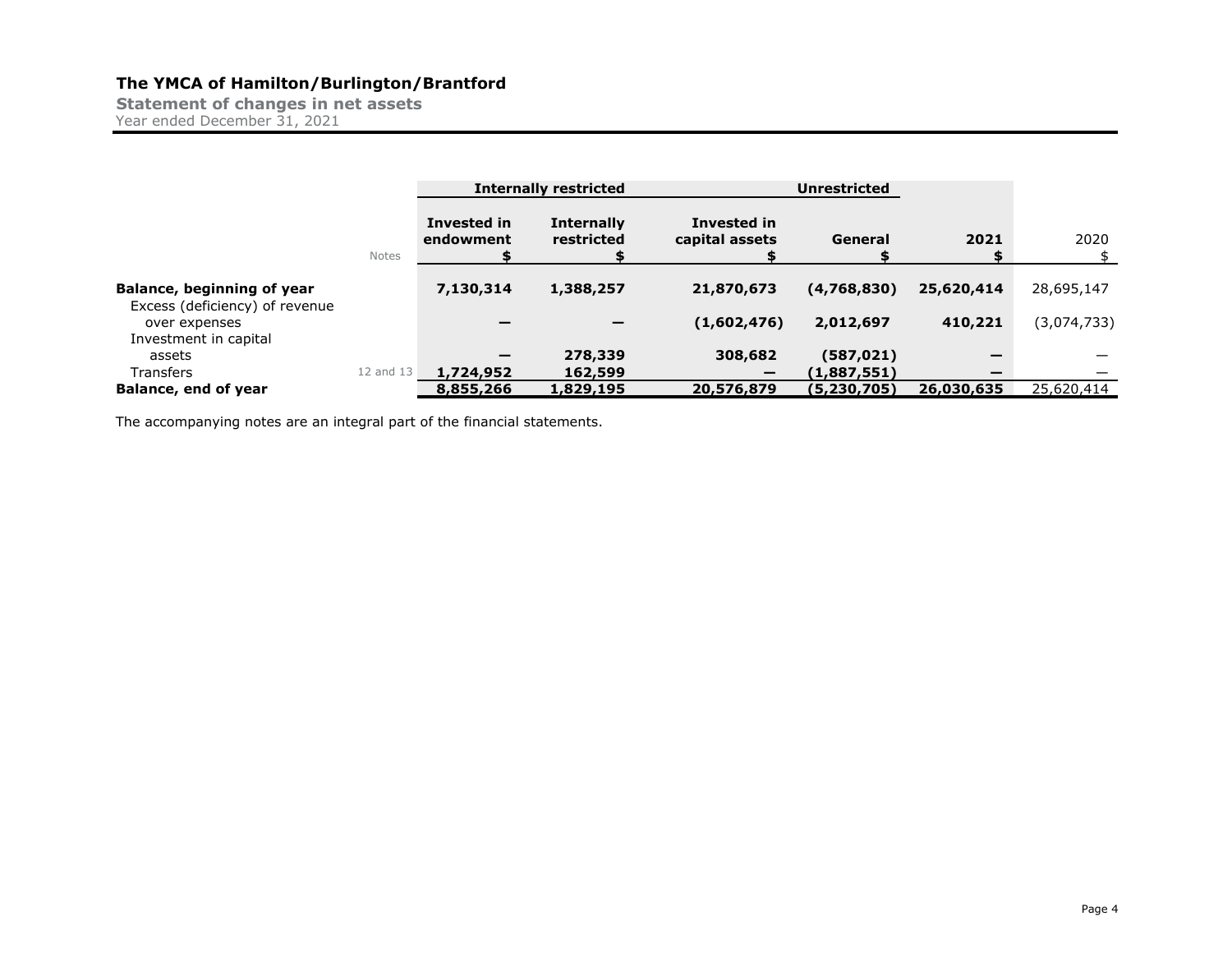**Statement of operations** Year ended December 31, 2021

|                                                                                                                                                            | <b>Notes</b> | 2021<br>\$                                                                            | 2020<br>\$                                                                             |
|------------------------------------------------------------------------------------------------------------------------------------------------------------|--------------|---------------------------------------------------------------------------------------|----------------------------------------------------------------------------------------|
| <b>Revenue</b>                                                                                                                                             |              |                                                                                       |                                                                                        |
| Child care fees                                                                                                                                            |              | 12,541,548                                                                            | 10,917,707                                                                             |
| Membership fees                                                                                                                                            |              | 1,686,372                                                                             | 3,491,211                                                                              |
| Program fees                                                                                                                                               |              | 2,398,340                                                                             | 1,355,696                                                                              |
| Purchase of service                                                                                                                                        | 15           | 16,073,064                                                                            | 13,608,249                                                                             |
| Other                                                                                                                                                      |              | 847,958                                                                               | 546,162                                                                                |
| Donations                                                                                                                                                  |              | 844,204                                                                               | 428,521                                                                                |
| United Way                                                                                                                                                 |              | 125,526                                                                               | 205,812                                                                                |
| Investment income                                                                                                                                          |              | 539,676                                                                               | 169,109                                                                                |
| Government COVID subsidies                                                                                                                                 | 18           | 10,321,921                                                                            | 8,147,990                                                                              |
|                                                                                                                                                            |              | 45,378,609                                                                            | 38,870,457                                                                             |
| <b>Expenses (other income)</b><br>Salaries and benefits<br>Program costs<br>Facility costs<br>Financing costs<br>Allocation to YMCA Canada<br>Other income | 13           | 32,331,908<br>6,372,628<br>6,001,952<br>79,349<br>255,236<br>(162, 599)<br>44,878,474 | 28,113,298<br>5,323,011<br>6,025,358<br>125,658<br>154,170<br>(118, 945)<br>39,622,550 |
| Excess (deficiency) of revenue over expenses<br>before the under noted                                                                                     |              | 500,135                                                                               | (752, 093)                                                                             |
| Amortization of capital assets                                                                                                                             |              | (3, 132, 379)                                                                         | (3,914,028)                                                                            |
| Amortization of deferred capital contributions                                                                                                             |              | 1,529,903                                                                             | 1,574,499                                                                              |
| Gain on disposal of capital assets                                                                                                                         |              | 314,047                                                                               |                                                                                        |
| Fair value changes in investments                                                                                                                          |              | 1,198,515                                                                             | 16,889                                                                                 |
|                                                                                                                                                            |              | (89, 914)                                                                             | (2,322,640)                                                                            |
| Excess (deficiency) of revenue over expenses                                                                                                               |              | 410,221                                                                               | (3,074,733)                                                                            |

The accompanying notes are an integral part of the financial statements.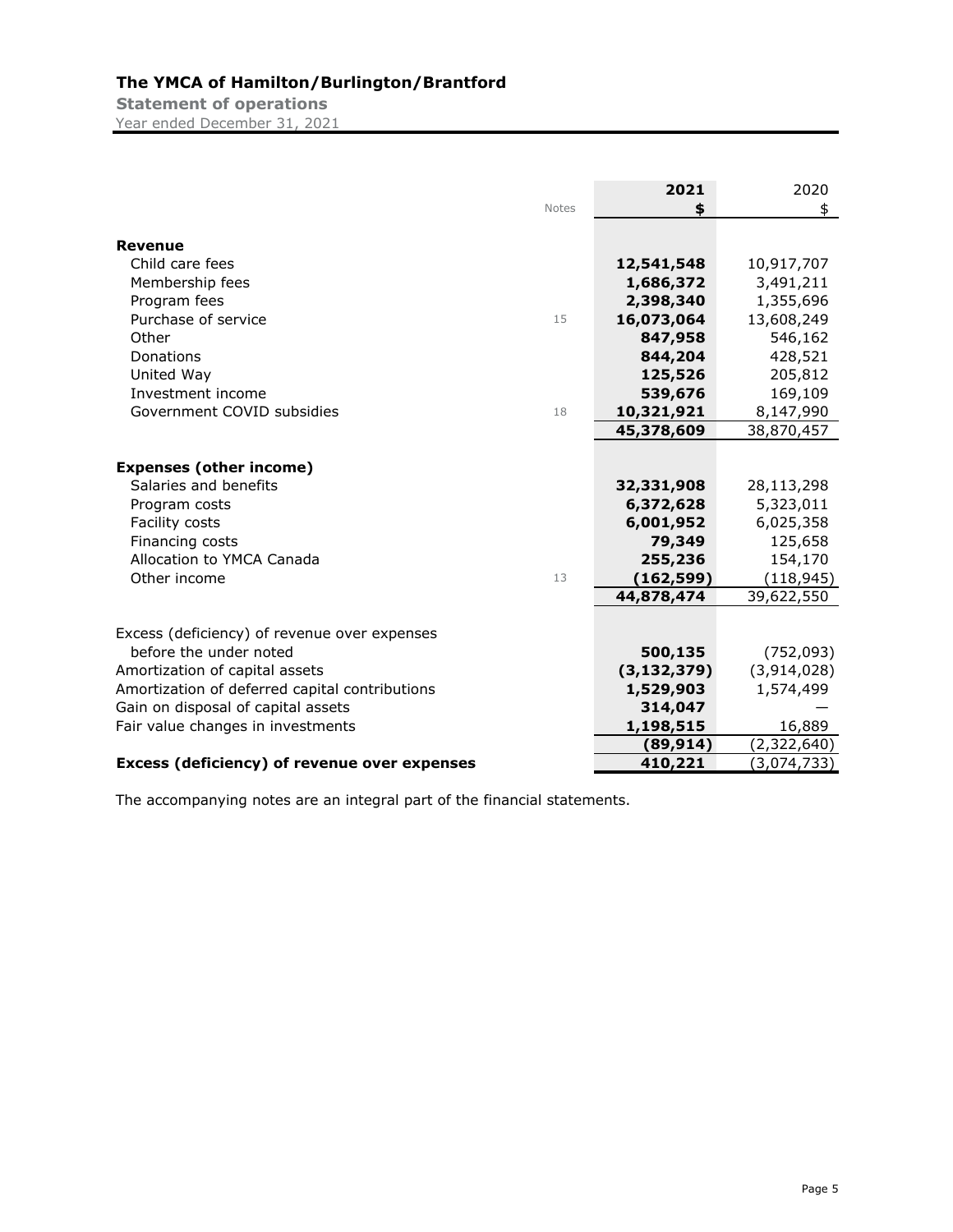**Statement of cash flows** Year ended December 31, 2021

|                                                   | 2021<br>\$    | 2020<br>\$    |
|---------------------------------------------------|---------------|---------------|
| <b>Operating activities</b>                       |               |               |
| Excess (deficiency) of revenue over expenses      | 410,221       | (3,074,733)   |
| Items not affecting cash and cash equivalents     |               |               |
| Amortization of capital assets                    | 3,132,379     | 3,914,028     |
| Amortization of deferred capital contributions    | (1,529,903)   | (1,574,499)   |
| Fair value changes in investments                 | (1, 198, 515) | (16, 889)     |
| Gain on disposal of capital assets                | (314, 047)    |               |
| Write-off of projects in progress                 | 190,431       |               |
| Changes in non-cash working capital balances      |               |               |
| Accounts receivable                               | 523,865       | (3, 216, 571) |
| Inventories and prepaid expenses                  | (277, 924)    | 110,977       |
| Capital project receivables                       | 261,166       | 261,166       |
| Special program funds receivable/payable          | 32,545        | 1,128,451     |
| Accounts payable and accrued liabilities          | (781, 501)    | 2,787,064     |
| Deferred revenue                                  | 372,408       | (234, 495)    |
| Capital project payables                          | (261, 166)    | (261, 166)    |
|                                                   | 559,959       | (176, 667)    |
| <b>Investing activities</b>                       |               |               |
| Capital asset purchases                           | (526, 367)    | (696, 863)    |
| Endowment investment purchases                    | (596, 899)    | (92, 219)     |
| Proceeds from disposal of capital assets          | 409,028       |               |
| Proceeds from capital campaign pledges receivable | 24,500        | 31,500        |
| Proceeds from restricted cash                     | (1, 665)      | 805,123       |
|                                                   | (691, 403)    | 47,541        |
|                                                   |               |               |
| <b>Financing activities</b>                       |               |               |
| Capital contributions received/receivable         | 714,161       | 30,686        |
| Repayment of long-term debt                       | (752, 748)    | (1,678,881)   |
| Repayment of capital lease obligations            | (63, 160)     | (267, 477)    |
|                                                   | (101, 747)    | (1, 915, 672) |
| Decrease in cash and cash equivalents             | (233, 191)    | (2,044,798)   |
| Cash and cash equivalents, beginning of year      | 489,532       | 2,534,330     |
| Cash and cash equivalents, end of year            | 256,341       | 489,532       |

The accompanying notes are an integral part of the financial statements.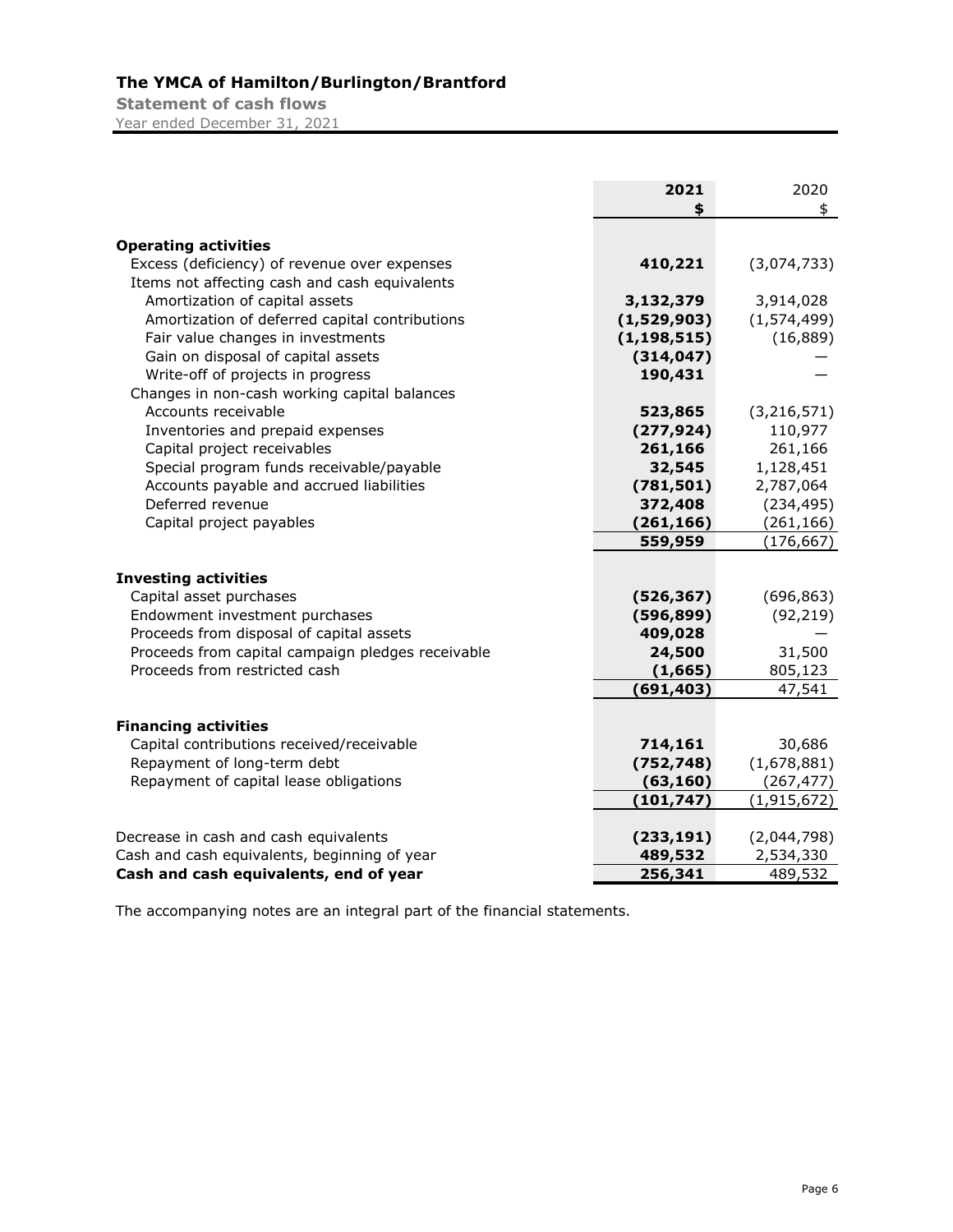# **1. Significant accounting policies**

#### *Nature of business*

The charitable mission and vision statements of The YMCA of Hamilton/Burlington/Brantford (the "YMCA" or "Association") are:

#### *Charitable mission*

The YMCA is a charitable organization helping people achieve personal growth in spirit, mind and body through participation and service to the community.

#### *Vision*

The YMCA will focus on healthy communities in which individuals and families have opportunities to reach their potential.

The YMCA was founded in 1856 and was incorporated under the Ontario Corporations Act without share capital in 1886. The YMCA is a registered charity under the Income Tax Act and accordingly is exempt from income taxes, provided certain requirements of the Income Tax Act are met.

The YMCA's core offerings include provision of child care through 21 (21 in 2020) licensed pre-school childcare centres and 80 (87 in 2020) licensed before and after school programs throughout Hamilton, Burlington and Brantford. The YMCA operates 5 (5 in 2020) health, fitness and recreation centres and provides numerous community, outreach, settlement and newcomer services throughout the communities it serves.

#### *Basis of accounting*

The financial statements of the YMCA have been prepared by management in accordance with Canadian accounting standards for not-for-profit organizations.

#### *Fund accounting*

In order to ensure observation of limitations and restrictions placed on the use of resources available to the YMCA, the accounts of the YMCA are maintained in accordance with the principles of fund accounting. This requires that resources for various purposes be classified for accounting and reporting purposes into funds that are in accordance with specified activities or objectives.

#### *Invested in Endowment*

Invested in Endowment represents funds which have been internally restricted by the Board of Directors as endowments. Investment income (losses) of the assets of the endowment net asset balance are added to the endowed principal. The endowment donations are administered by the YMCA's Endowment Fund Committee.

### *Internally Restricted*

Internally restricted net assets are administered by the YMCA's Endowment Fund Committee. The Board of Directors determines the amount, if any, to be transferred between general and internally restricted net assets.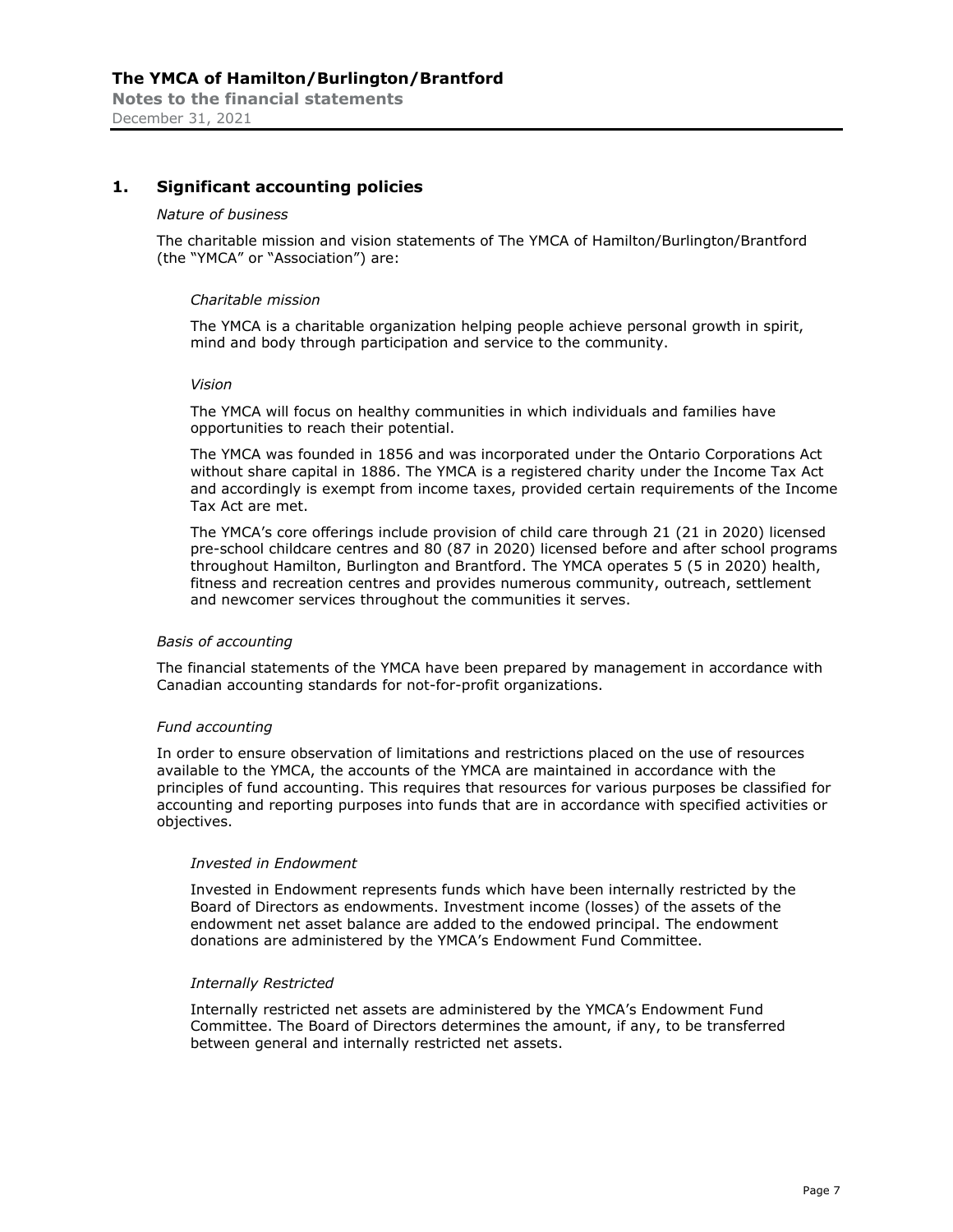# **1. Significant accounting policies (continued)**

#### *Fund accounting (continued)*

#### *Invested in capital assets*

The YMCA has established a Capital asset fund for the purposes of recording the grants received and funds allocated for the premises and equipment used in its operations. The balance in this fund represents the net investment in capital assets.

#### *General*

The YMCA has established a General fund for the purposes of recording the excess of revenue over expenses related to ongoing programs and activities. All community investments and YMCA programs and services and operations are financed from this fund.

#### *Revenue recognition*

Child care fees, membership fees and program fees are recognized over the related period of service.

Purchase of service and general operating grants are recorded as revenue when the service is provided.

Government grants (including COVID subsidies) are recognized as revenue on a systematic basis over the periods in which the YMCA recognizes as expenses the related costs for which the grants are intended to compensate.

The YMCA follows the deferral method of accounting for contributions and donations.

Unrestricted revenues, including donations, are recognized when received or receivable if the amount to be received can be reasonably estimated and collection is reasonably assured.

Deferred capital contributions related to capital assets represent the unamortized and unallocated amount of donations and grants received for the purchase of capital assets. The amortization of capital contributions is recorded as revenue in the statement of operations.

The Association runs a Greatest Needs Campaign to raise much needed funds to ensure every child, no matter what challenges they face, can access the YMCA. A portion of the donations received that are intended for programs that will occur subsequent to year end are deferred. The revenue related to the Greatest Needs Campaign is included in donations revenue on the statement of operations.

## *Contributed services*

A substantial number of volunteers contribute a significant amount of their time each year. Because of the difficulty of determining their fair value, contributed services are not recognized in the financial statements.

#### *Cash and cash equivalents*

Cash and cash equivalents include amounts on deposit with financial institutions and money market funds that are readily convertible to cash.

#### *Inventories*

Inventories include maintenance, program and office supplies and are measured at the lower of cost and net realizable value.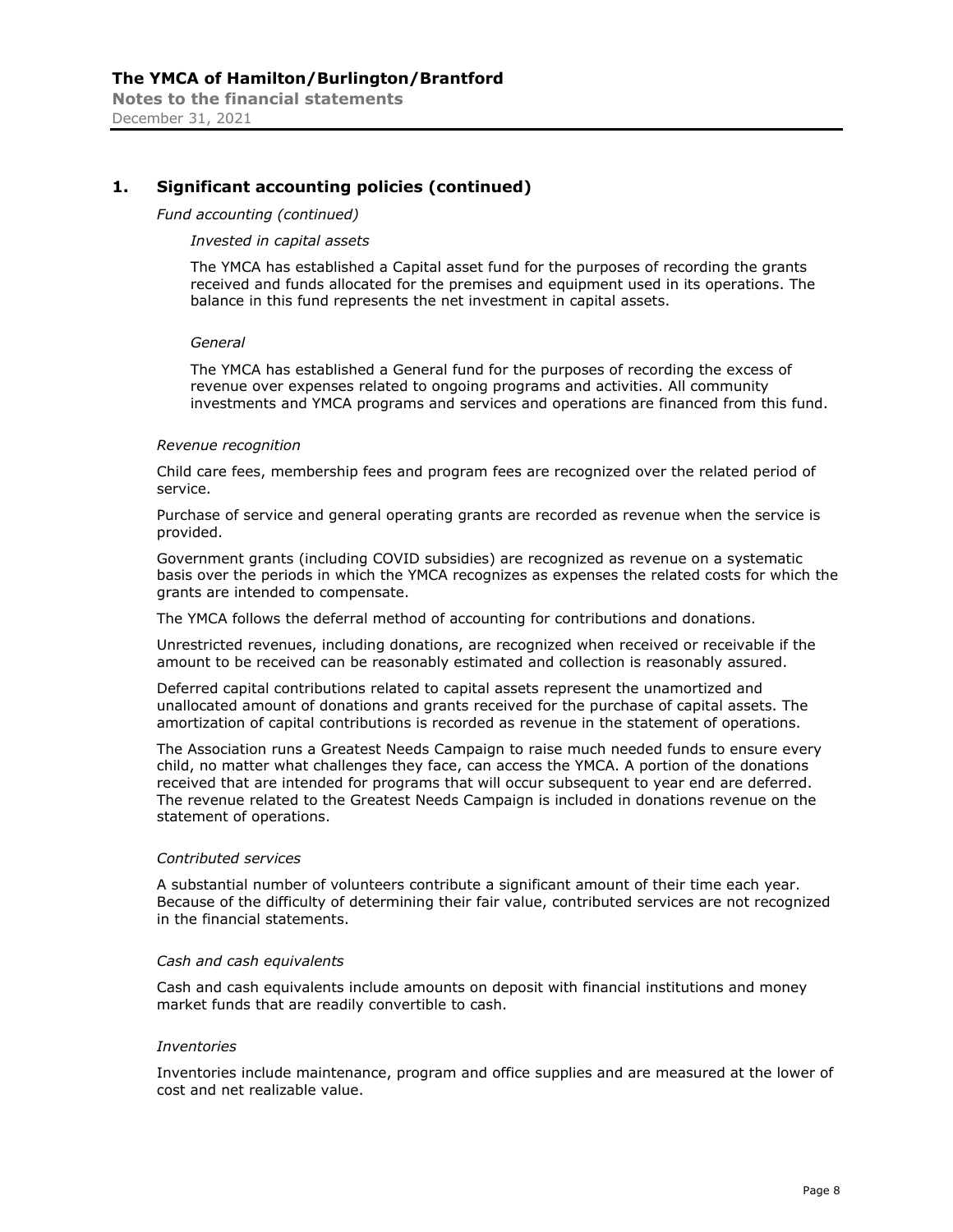# **1. Significant accounting policies (continued)**

### *Capital campaign pledges receivable*

Capital campaign pledges are recorded as an asset when there is a written pledge, the amount to be received can be reasonably estimated and collection is reasonably assured. Actual amounts collected could differ from the amounts recorded.

#### *Leased assets*

Leases are classified as capital or operating leases. A lease that transfers substantially all of the benefits and risks incidental to the ownership of property is classified as a capital lease. At the inception of a capital lease, an asset and an obligation are recorded at an amount equal to the lesser of the present value of the minimum lease payments and the property's fair value. All other leases are accounted for as operating leases wherein rental payments are expensed on a straight-line basis.

### *Capital assets*

Capital assets are recorded at cost less accumulated amortization. Contributed capital assets are recorded at fair value at the date of contribution. Repairs and maintenance costs are charged to expense. Betterments, which extend the estimated life of an asset are capitalized. When capital assets no longer contribute to the YMCA's ability to provide services, the carrying amount is written down to net realizable value.

Capital assets are amortized on a straight-line basis at the following annual rates:

| <b>Buildings</b>       | 30 to 40 years |
|------------------------|----------------|
| Fixtures and equipment | 3 to 5 years   |

Building additions are amortized over the remaining life of the related building. Projects in progress are not amortized as the assets are not in use. Fixtures and equipment recorded under capital leases are amortized on a straight-line basis over the term of the lease, which is the estimated useful life of the assets.

#### *Deferred revenue*

Membership and program fees received and receivable before December 31 that relate to member privileges and programs for the time periods after December 31 are deferred to the following year and disclosed as deferred revenue on the statement of financial position.

#### *Special program funds receivable/payable*

The YMCA operates various special programs which are funded by specifically designated provincial, federal and municipal grants. To the extent such grants are unspent at December 31, they are disclosed as special program funds payable on the statement of financial position. To the extent such grants received are in deficiency of amounts expended at December 31, they are disclosed as special program funds receivable on the statement of financial position.

# *Third party programs*

The YMCA administers third party programs for which they receive funds to carry out the programs. As the YMCA is considered the agent in the transaction, amounts have been recorded on a net basis. During the year, approximately \$5,930 (\$133,000 in 2020) of revenue and expenditures were incurred with respect to the administration of third party programs.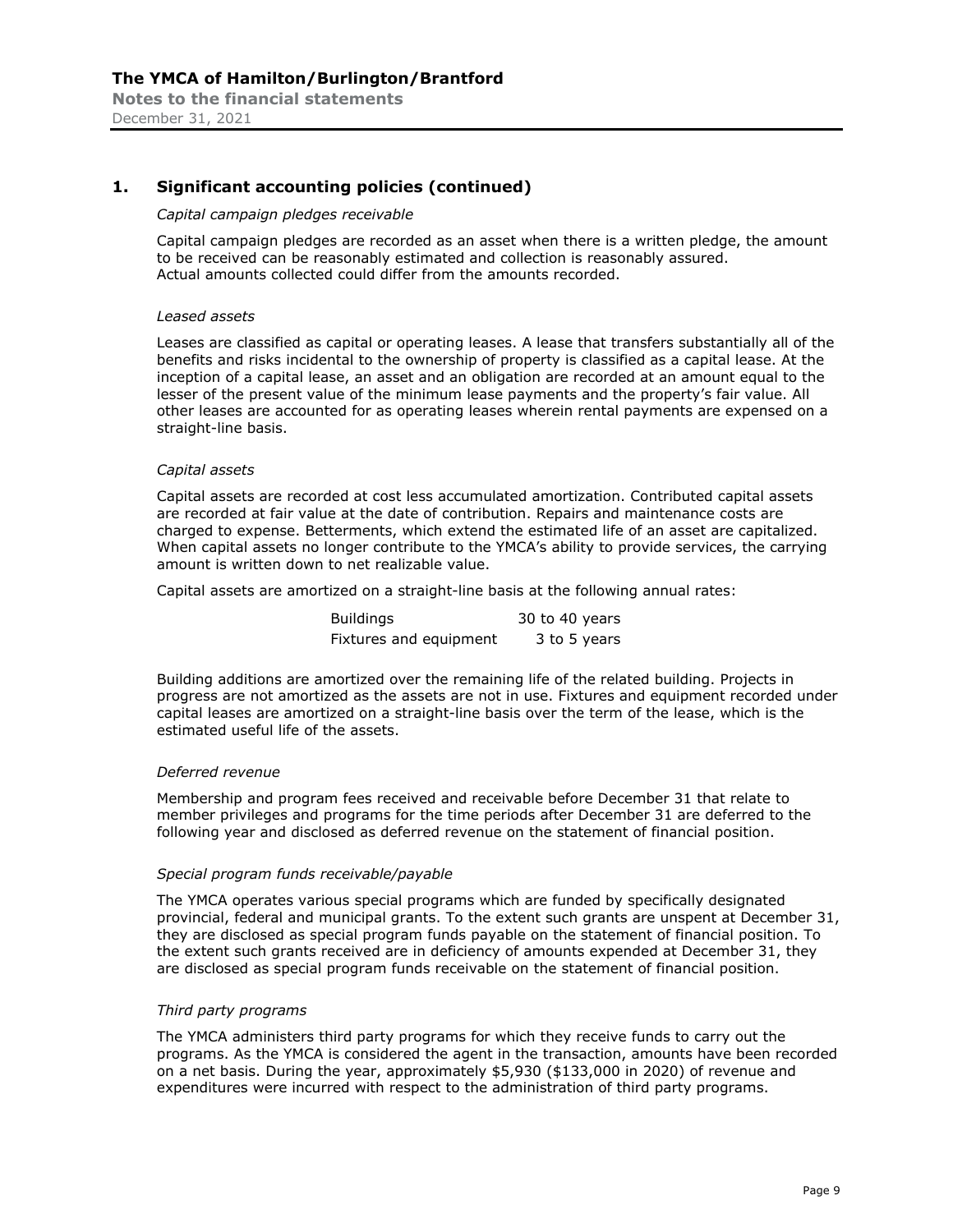# **1. Significant accounting policies (continued)**

#### *Financial instruments*

Financial instruments are recorded at fair value when acquired or issued. In subsequent periods, equities, fixed income and pooled fund investments (included in investments) traded in an active market and money market funds (included in cash and cash equivalents) are reported at fair value, with any unrealized gains and losses reported in the statement of operations. All other financial instruments are reported at cost or amortized cost less impairment, if applicable. Financial assets are tested for impairment when changes in circumstances indicate the asset could be impaired. Transaction costs on the acquisition, sale or issue of financial instruments are expensed for those items remeasured at fair value at each statement of financial position date and charged to the financial instrument for those measured at amortized cost.

#### *Foreign currency translation*

Foreign currency transactions are translated at the rates of exchange in effect at the dates of the transaction. Resulting foreign currency denominated monetary assets and liabilities are translated at the rates of exchange in effect at the statement of financial position date. Gains and losses on translation of monetary assets and liabilities are included in the excess of revenue over expenses.

#### *Use of estimates*

The preparation of financial statements in accordance with Canadian accounting standards for not-for-profit organizations requires management to make estimates and assumptions that affect the reported amounts of assets and liabilities at the date of the financial statements, and the reported amount of revenue and expenses during the reporting period. Actual results could differ from management's best estimates as additional information becomes available in the future. Management's estimates and assumptions used in determining amortization methods and rates and useful life of capital assets and intangible assets are reviewed annually and are based on management's best estimates. These estimates are subject to measurement uncertainty, and the effect on the financial statements in future periods could be significant.

# **2. Cash and cash equivalents**

|                            | 2021        | 2020      |
|----------------------------|-------------|-----------|
|                            |             |           |
|                            |             |           |
| Cash                       | 146,216     | 40,112    |
| Bank indebtedness (Note 8) | (1,327,935) | (401,736) |
| Money market funds         | 1,438,060   | 851,156   |
|                            | 256,341     | 489,532   |

# **3. Restricted cash**

Included in restricted cash are jointly restricted amounts to be expended on capital-related expenditures for the Laurier Brantford YMCA. These expenditures are jointly agreed upon between YMCA and Wilfrid Laurier University based on the cost sharing agreement (see Note 4).

|                                        | 2021    | 2020    |
|----------------------------------------|---------|---------|
| Laurier Brantford Capital Reserve Fund | 202,398 | 200,733 |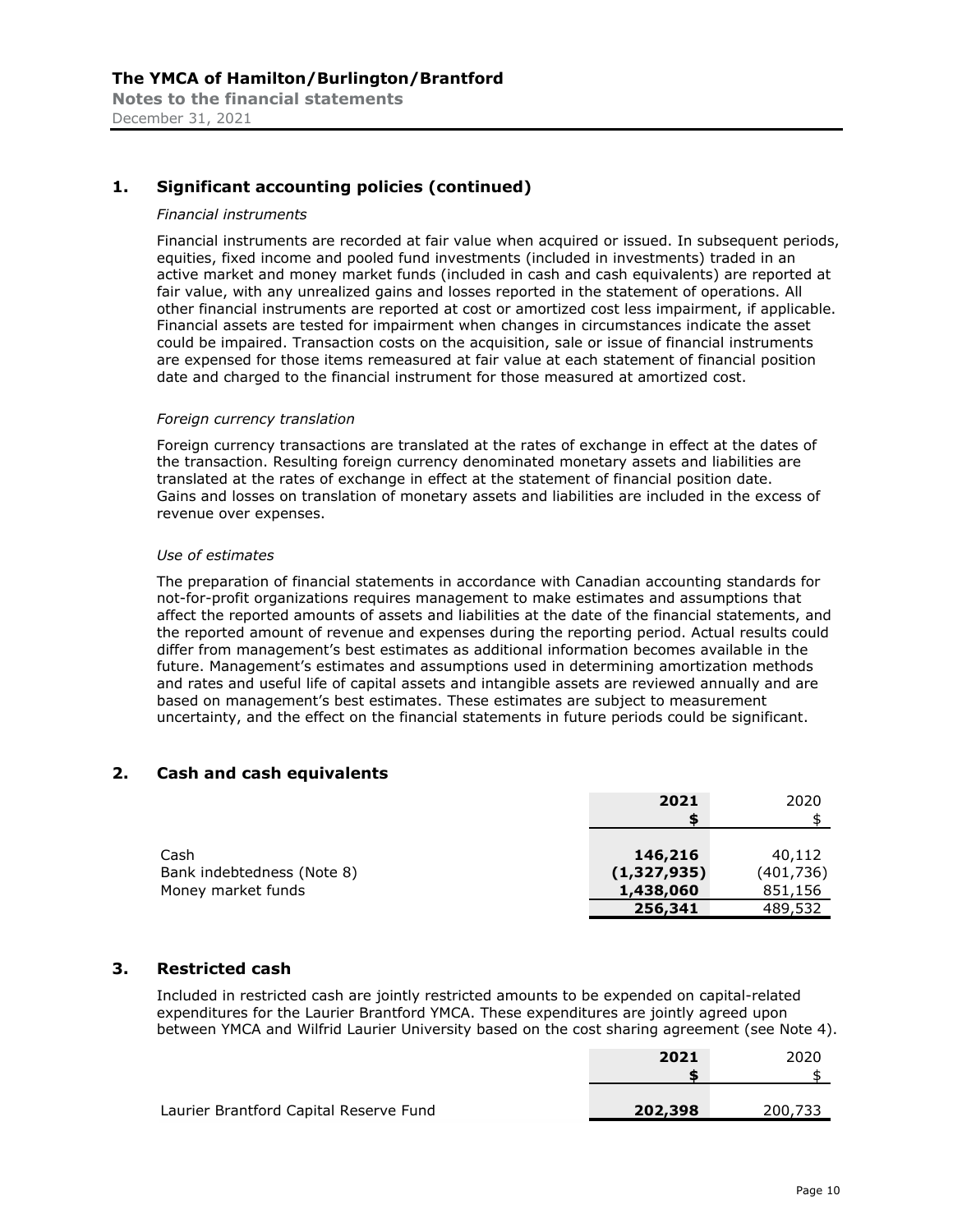**Notes to the financial statements**  December 31, 2021

# **4. Capital assets**

|                        | Cost       | <b>Accumulated</b><br>amortization | 2021<br><b>Net book</b><br>value | Cost       | Accumulated<br>amortization | 2020<br>Net book<br>value |
|------------------------|------------|------------------------------------|----------------------------------|------------|-----------------------------|---------------------------|
| Land                   | 6,718,186  |                                    | 6,718,186                        | 6,739,687  |                             |                           |
|                        |            |                                    |                                  |            |                             | 6,739,687                 |
| <b>Buildings</b>       | 77,178,224 | 26,404,608                         | 50,773,616                       | 76,551,326 | 24,539,912                  | 52,011,414                |
| Fixtures and equipment | 5,554,897  | 4,089,500                          | 1,465,397                        | 6,977,199  | 4,740,302                   | 2,236,897                 |
| Projects in progress   |            |                                    |                                  | 860,625    |                             | 860,625                   |
|                        | 89,451,307 | 30,494,108                         | 58,957,199                       | 91,128,837 | 29,280,214                  | 61,848,623                |

Projects in progress relate to incurred costs for Wanakita renovations and software development costs.

# *Joint development of athletic and recreation complex*

In 2013, Wilfrid Laurier University ("Laurier") and the YMCA entered into a joint development of the Laurier Brantford Family YMCA, an athletic and recreation complex (the "complex"). The development was funded by the Province of Ontario, Infrastructure Canada, City of Brantford, Laurier, and YMCA. In addition to funding received, Laurier and YMCA agreed on a joint fundraising campaign to fund remaining development costs.

Construction of the complex was completed and the complex was opened in the fall of 2018, at which time amortization of the associated capital assets commenced. As at December 31, 2021, the net book value of capital assets related to the complex were \$30,160,543 (\$31,000,863 in 2020), representing the YMCA's portion of shared costs.

The YMCA's capital project payables balance of \$1,044,395 (\$1,305,561 in 2020) consists of development expenses payable to Laurier at year end and relate to the contributions from the City of Brantford. Contributions from the City of Brantford are receivable in accordance with the contributions receivable schedule, and terms and conditions of the agreements. Capital project receivables in the statement of financial position consist of amounts from:

|                       | 2021      | 2020      |
|-----------------------|-----------|-----------|
|                       |           |           |
|                       |           |           |
| City of Brantford     | 1,044,395 | 1,305,561 |
| Less: current portion | 261,166   | 261,166   |
|                       | 783,229   | 1,044,395 |

In addition to the initial joint development agreement, Laurier and the YMCA have an on-going cost sharing agreement in place to manage both operating and capital costs going forward.

# **5. Special program funds**

|                                            | 2021        | 2020        |
|--------------------------------------------|-------------|-------------|
|                                            |             |             |
|                                            |             |             |
| Funding in deficiency of amounts expended  | 576,629     | 507,674     |
| Less: Funding received unexpended          | (1,354,622) | (1,253,122) |
| Special program funds receivable (payable) | (777, 993)  | (745.448)   |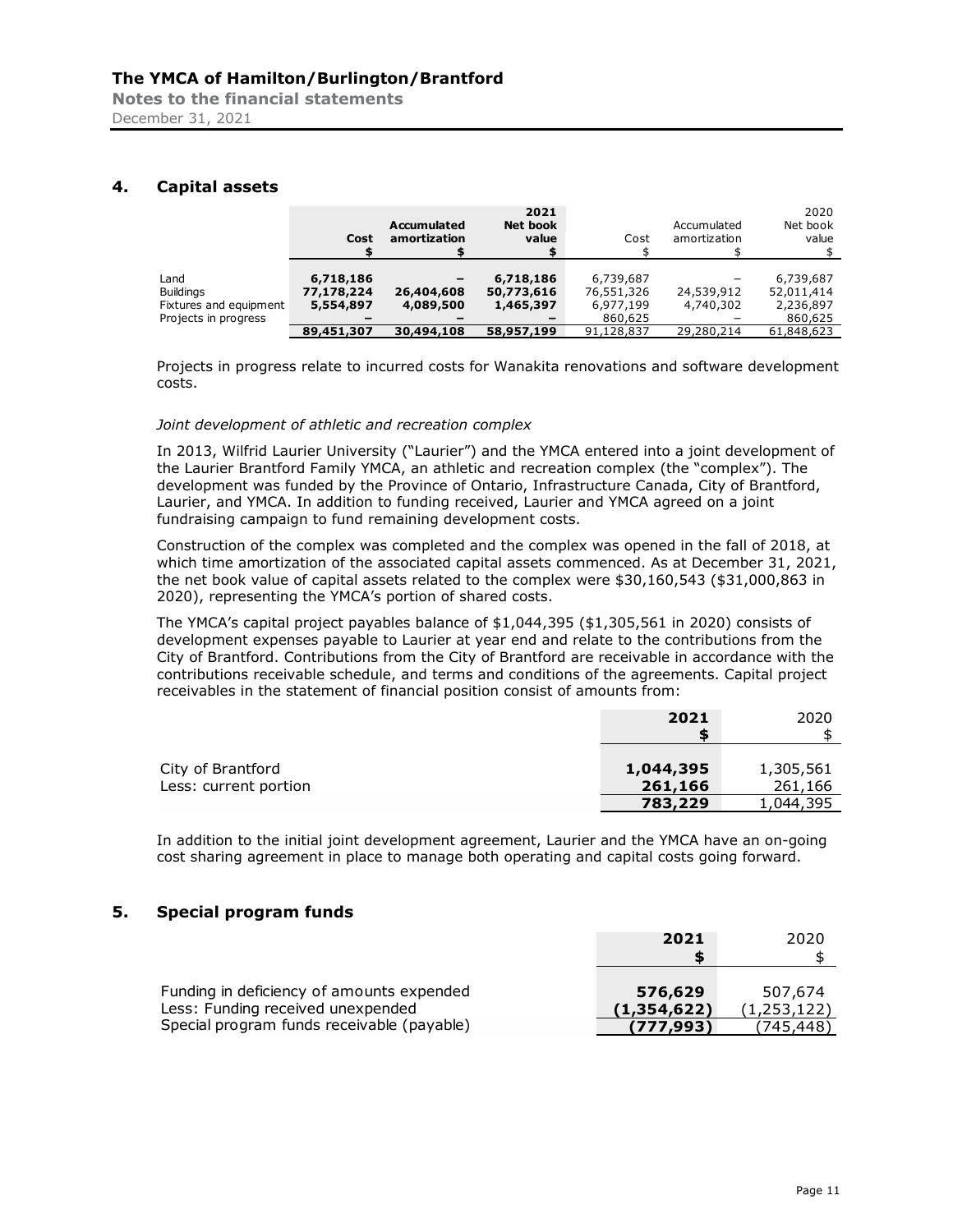**Notes to the financial statements**  December 31, 2021

# **6. Investments**

|              | Fair<br>value | 2021<br>Cost<br>\$ | Fair<br>value | 2020<br>Cost |
|--------------|---------------|--------------------|---------------|--------------|
| Equities     | 8,154,291     | 5,781,736          | 6,632,866     | 5,492,776    |
| Fixed income | 1,978,013     | 1,964,800          | 1,718,475     | 1,667,569    |
| Pooled funds | 56,266        | 56,878             | 38,929        | 38,929       |
| Cash         | 140,015       | 140,015            | 142,901       | 142,901      |
|              | 10,328,585    | 7,943,429          | 8,533,171     | 7,342,175    |

The effective interest rate on fixed income securities during the year varied from 0.95% (1.21% in 2020) to 3.87% (3.55% in 2020). The maturities of these securities range from 2022 to 2030 (from 2021 to 2027 in 2020). The YMCA manages its investments as a single pool with a long-term investment strategy, and has therefore classified the entire portfolio as long-term in the statement of financial position.

The investments are monitored by the YMCA Endowment Fund Committee for compliance with the YMCA's Statement of Investment Policy.

# **7. Deferred revenue**

|                 | 2021      | 2020    |
|-----------------|-----------|---------|
|                 |           |         |
| Child care fees | 515       | 453     |
| Donations       | 756,070   | 681,754 |
| Membership fees | 140,851   | 11,752  |
| Program fees    | 2,581,169 | 6,982   |
|                 | 3,478,605 | 700,941 |

As at year end \$1,989,622 (\$1,683,845 in 2020) of deferred revenues have a corresponding amount included in accounts receivable. These receivables relate to registrations for the upcoming summer camp season and are collectible on an automated scheduled installment plan that is optional at the point of registration.

# **8. Credit facilities**

|                                                                                                                                                                                                                                                                      | 2021    | 2020      |
|----------------------------------------------------------------------------------------------------------------------------------------------------------------------------------------------------------------------------------------------------------------------|---------|-----------|
|                                                                                                                                                                                                                                                                      |         |           |
| Bank loan, interest at 3.45% per annum, repayable in<br>monthly blended payments of principal and interest of<br>\$30,787, repayable by August 2021<br>Bank loan, interest at 4.08% per annum, repayable in<br>monthly blended payments of principal and interest of |         | 218,516   |
| \$47,075, repayable by April 2023                                                                                                                                                                                                                                    | 737,791 | 1,272,023 |
|                                                                                                                                                                                                                                                                      | 737,791 | 1,490,539 |
| Less: Current portion                                                                                                                                                                                                                                                | 547,441 | 752,748   |
|                                                                                                                                                                                                                                                                      | 190,350 | 737,791   |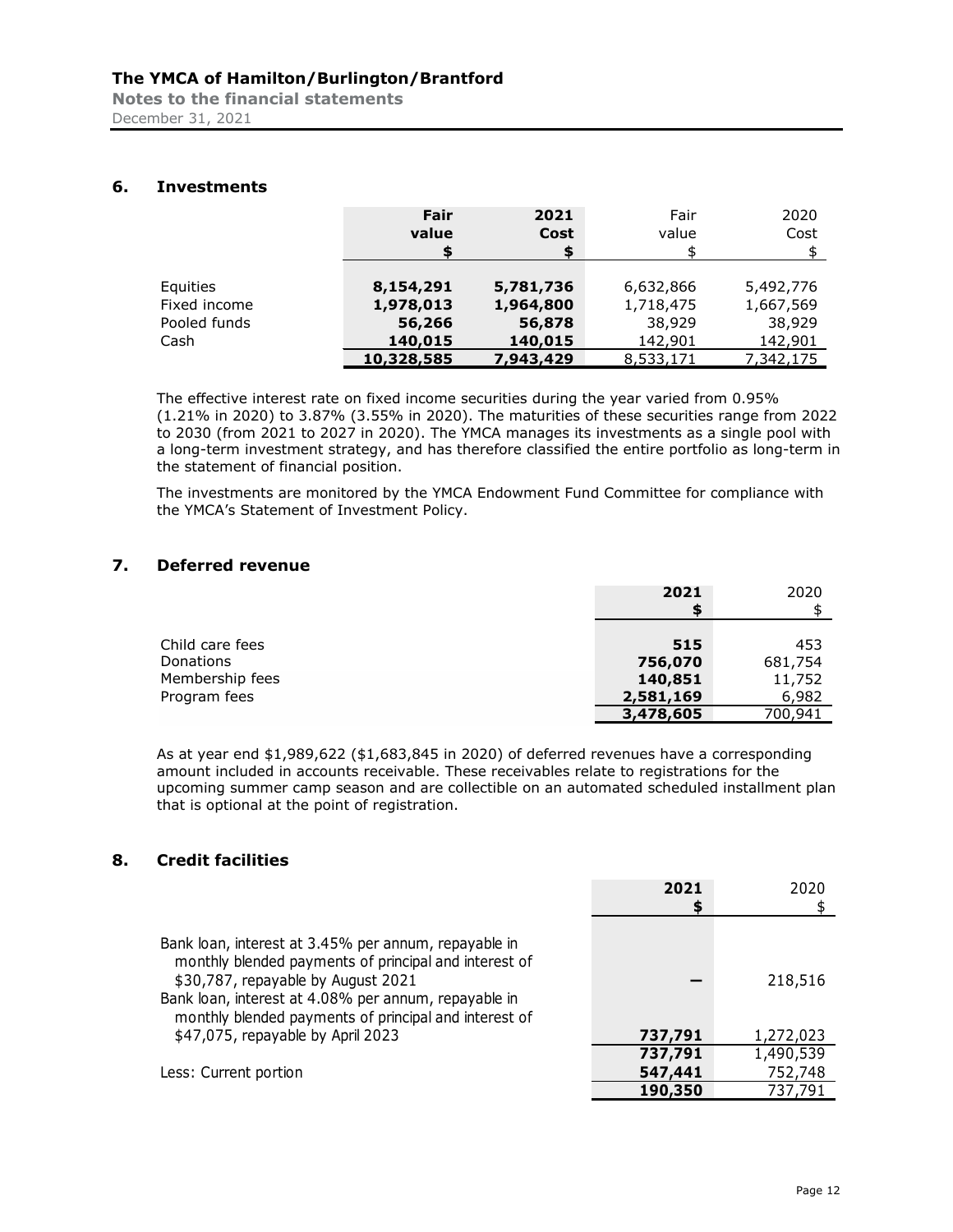# **8. Credit facilities (continued)**

In addition to the above, the following facilities are also available to the YMCA:

- (i) A revolving lease line of credit, to a maximum of  $$2,000,000$   $$2,000,000$  in 2020). As at year end, the amount drawn on this facility was nil (\$63,160 in 2020) (Note 9).
- (ii) A revolving operating line, to a maximum of \$3,500,000 (\$3,500,000 in 2020), bearing interest at prime plus 0.5% (prime plus 0.5% in 2020). As at year end, the amount drawn on this facility was \$1,381,084 (\$484,693 in 2020), which has been included as part of cash and cash equivalents on the statement of financial position (see Note 2).
- (iii) All of the above facilities are secured by a general security agreement, and collateral mortgages of \$7,300,000 on three properties owned by the YMCA.
- (iv) Restrictive covenants were not in violation as of December 31, 2021.

# **9. Capital lease obligations**

|                                                  | 2021 | 2020   |
|--------------------------------------------------|------|--------|
|                                                  |      |        |
|                                                  |      |        |
| Obligations under capital lease:                 |      |        |
| with interest rate of 4.12%, matured August 2021 |      | 63,160 |
|                                                  |      | 63,160 |
| Less: Current portion                            |      | 63,160 |
|                                                  |      |        |

The obligations are secured by fixtures and equipment with a net book value of nil (\$202,284 in 2020).

# **10. Deferred capital contributions**

Restricted capital contributions are amortized on the same basis as the underlying capital assets.

|                                            | 2021        | 2020        |
|--------------------------------------------|-------------|-------------|
|                                            |             |             |
|                                            |             |             |
| Balance, beginning of year                 | 39,003,413  | 40,547,226  |
| Add: contributions received and receivable | 714,161     | 30,686      |
| Less: contributions recognized as revenue  | (1,529,903) | (1,574,499) |
|                                            | 38,187,671  | 39,003,413  |

The balance of deferred capital contributions related to capital assets consists of the following:

|                                   | 2021       | 2020       |
|-----------------------------------|------------|------------|
|                                   |            |            |
|                                   |            |            |
| Unamortized capital contributions | 37,844,927 | 38,624,984 |
| Unallocated contributions         | 342,744    | 378,429    |
|                                   | 38,187,671 | 39,003,413 |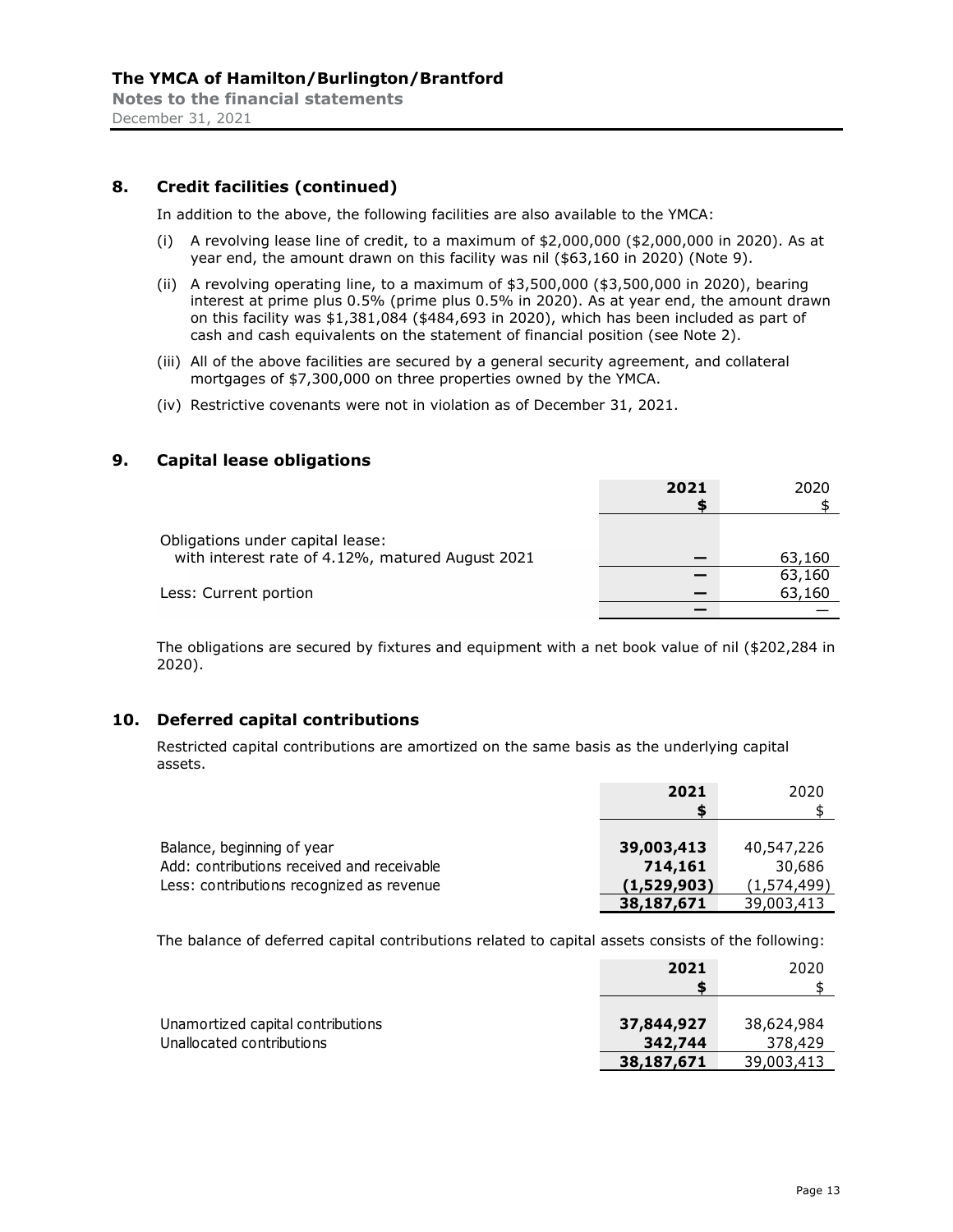# **11. Net assets invested in capital assets**

|                                              | 2021           | 2020           |
|----------------------------------------------|----------------|----------------|
|                                              | S              |                |
|                                              |                |                |
| Capital assets, net                          | 58,957,199     | 61,848,623     |
| Restricted cash                              | 202,398        | 200,733        |
| Capital lease obligations                    |                | (63, 160)      |
| Long-term debt related to capital assets     | (737, 791)     | (1,490,539)    |
| Deferred capital contributions - unamortized | (37, 844, 927) | (38, 624, 984) |
|                                              | 20,576,879     | 21,870,673     |

# **12. Net assets invested in endowment**

The amounts invested in endowments are internally restricted investment funds that are to be used for programs run by the YMCA at the discretion of the Board of Directors.

|                                                             | 2021                      | 2020                     |
|-------------------------------------------------------------|---------------------------|--------------------------|
| Investments<br>Less: investments in unrestricted net assets | 10,328,585<br>(1,473,319) | 8,533,171<br>(1,402,857) |
|                                                             | 8,855,266                 | 7,130,314                |

The net amount transferred between general net assets and net assets invested in endowment during the year is comprised of:

|                                   | 2021      | 2020      |
|-----------------------------------|-----------|-----------|
|                                   |           |           |
| Investment income                 | 436,023   | 141,196   |
| Donations                         | 241,201   | 15,462    |
| Fair value changes in investments | 1,198,515 | 16,889    |
| Investment management fees        | (80, 787) | (64, 439) |
| Transfer to general net assets    | (70,000)  | (115,000) |
|                                   | 1,724,952 | (5,892)   |

During the year, the Board of Directors approved a transfer of \$70,000 (\$115,000 in 2020) from net assets invested in endowment to general net assets to support programs of the YMCA.

# **13. Net assets internally restricted**

The internally restricted balance includes funds for capital projects at Wanakita, YMCA Greatest Needs dollars reserved for funding assistance, and funding of future child care wages, all reserved via Board of Director's approval.

During the year, the Board of Director's approved a transfer of commodity tax rebates of \$162,599 (\$118,945 in 2020) from general net assets to net assets internally restricted. Also, the Board of Directors approved capital expenditures throughout the year of \$80,508 (\$122,517 in 2020) on the Wanakita renovation project from net assets internally restricted.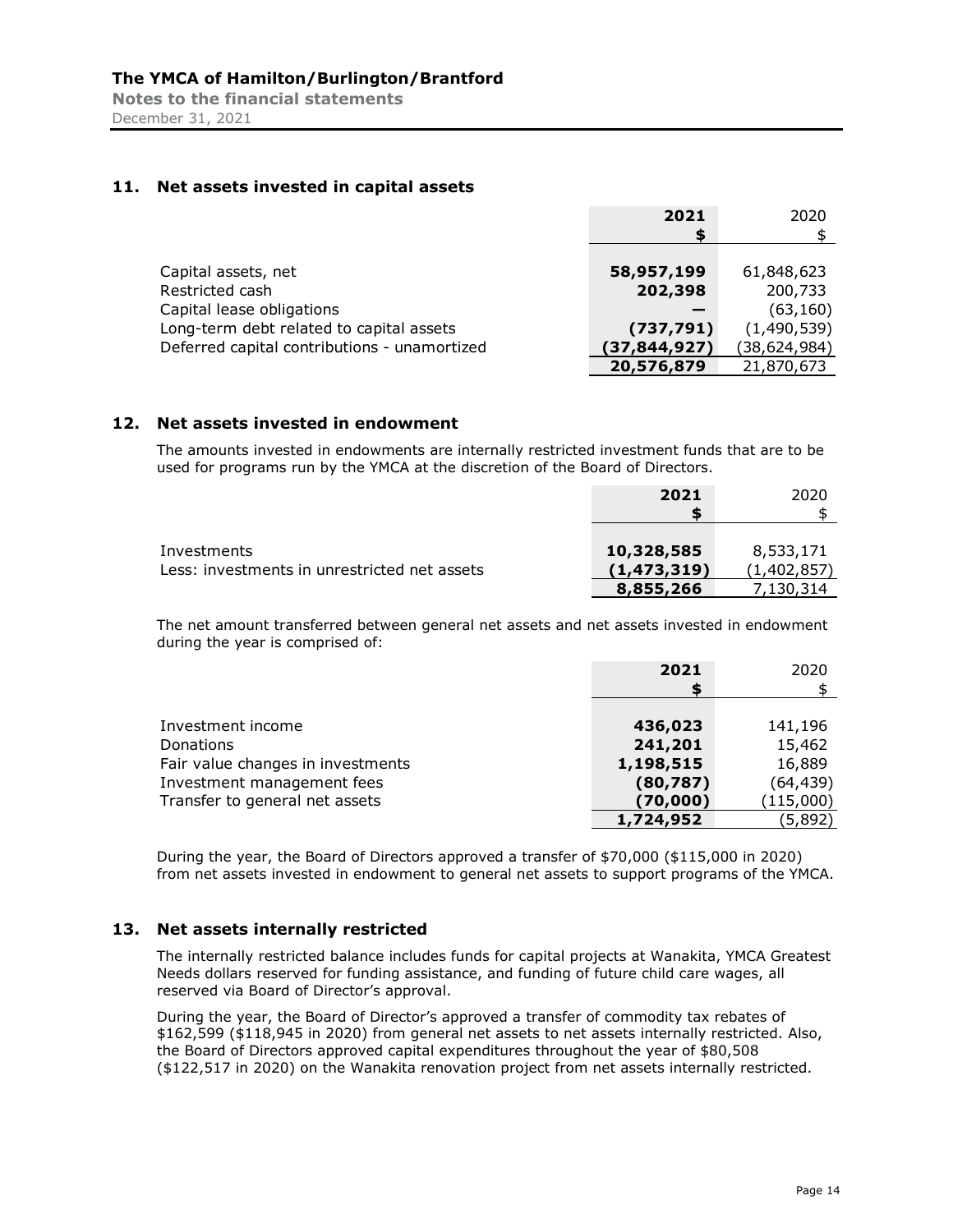# **14. Commitments**

Future minimum payments under operating leases with terms in excess of one year are as follows:

| 2022 | 1,110,723 |
|------|-----------|
| 2023 | 335,502   |
| 2024 | 202,908   |
| 2025 | 116,093   |
| 2026 | 27,830    |

# **15. Purchase of service**

Purchase of service revenue consists of amounts received and receivable from federal, provincial and municipal governments relating to programs and services provided by the YMCA.

|                                                                                                                                                     | 2021       | 2020       |
|-----------------------------------------------------------------------------------------------------------------------------------------------------|------------|------------|
|                                                                                                                                                     | \$         | \$         |
| Contracted programs<br>Special program funding received and receivable<br>from federal and provincial governments to operate<br>programs related to |            |            |
| <b>Employment services</b>                                                                                                                          | 4,976,666  | 5,746,331  |
| Education and training                                                                                                                              | 593,528    | 397,477    |
| Immigrant services                                                                                                                                  | 3,167,957  | 3,031,720  |
| Community initiatives                                                                                                                               | 586,109    | 778,366    |
|                                                                                                                                                     | 9,324,260  | 9,953,894  |
| Subsidies and grants<br><b>Wage Enhancement Grants</b>                                                                                              |            |            |
| Region of Halton                                                                                                                                    | 328,087    | 224,240    |
| The City of Hamilton                                                                                                                                | 369,668    | 183,047    |
| The City of Brantford                                                                                                                               | 406,707    | 168,082    |
|                                                                                                                                                     | 1,104,462  | 575,369    |
| Child care General Operating Grant                                                                                                                  |            |            |
| Region of Halton                                                                                                                                    | 1,129,443  | 580,936    |
| The City of Hamilton                                                                                                                                | 1,274,429  | 734,488    |
| The City of Brantford                                                                                                                               | 1,660,630  | 1,246,397  |
|                                                                                                                                                     | 4,064,502  | 2,561,821  |
| Child care System Priorities Grants                                                                                                                 |            |            |
| Region of Halton                                                                                                                                    | 25,000     |            |
| The City of Hamilton                                                                                                                                | 175,050    | 286,928    |
| The City of Brantford                                                                                                                               | 519,614    | 15,700     |
|                                                                                                                                                     | 719,664    | 302,628    |
| Other                                                                                                                                               | 860,176    | 214,537    |
|                                                                                                                                                     | 16,073,064 | 13,608,249 |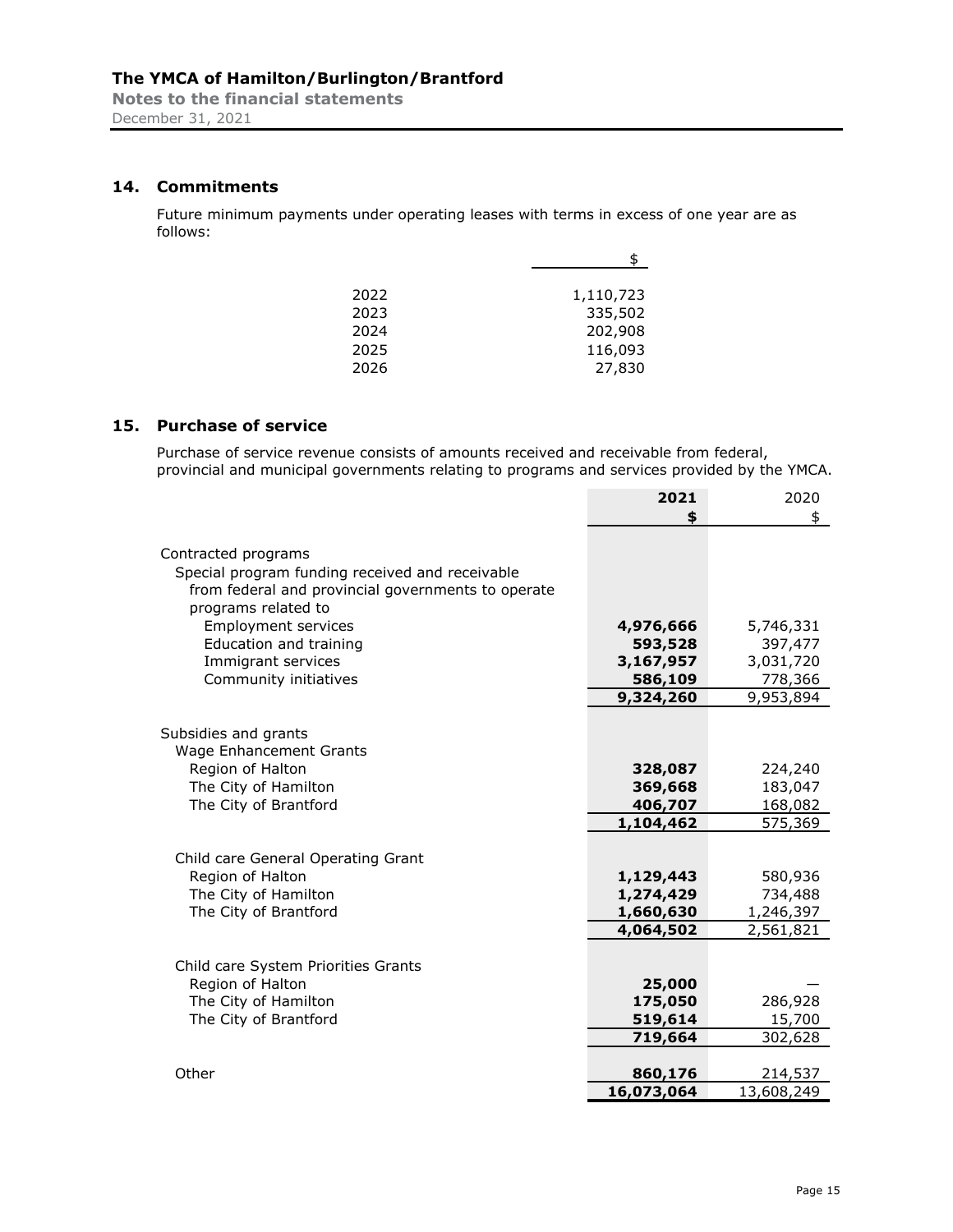# **16. Employee future benefits**

The YMCA makes matching contributions to a defined contribution pension plan for its employees. Total pension expense in the financial statements is \$889,579 (\$797,079 in 2020).

The YMCA has no obligations in excess of the contributions discussed above, as it does not have any defined benefit pension plans.

# **17. Financial instruments**

### *Credit risk*

Credit risk is the risk that one party to a financial instrument will cause a financial loss for the other party by failing to discharge an obligation. The YMCA is exposed to credit risk resulting from the possibility that a customer or counterparty to a financial instrument defaults on their financial obligations. The YMCA's financial instruments that are exposed to concentrations of credit risk relate primarily to its accounts receivable, capital campaign pledges receivable and capital project receivable balances. This risk has not changed from the prior year.

#### *Interest rate risk*

Interest rate risk is the risk that the fair value or future cash flows of a financial instrument will fluctuate because of changes in market interest rates. The YMCA's exposure to this risk arises primarily from long-term debt with fixed interest rates. This risk has not changed from the prior year.

#### *Liquidity risk*

Liquidity risk is the risk that the YMCA encounters difficulty in meeting its obligations associated with financial liabilities. Liquidity risk includes the risk that, as a result of operational liquidity requirements, the YMCA will not have sufficient funds to settle a transaction on a due date; will be forced to sell financial assets at a value which is less than what they are worth; or may be unable to settle or recover a financial asset. Liquidity risk arises from the YMCA's accounts payable and accrued liabilities, capital project payables, long-term debt and commitments. This risk has not changed from the prior year.

#### *Market risk*

Market risk arises from the possibility that changes in market prices will affect the level of investments held by the YMCA. The YMCA is exposed to market risk through its investment in money market funds, pooled fund investments and equities. This risk has not changed from the prior year.

#### *Currency risk*

Currency risk is the risk that the fair value or future cash flows of a financial instrument will fluctuate due to changes in foreign exchange rates. Investments in equities and pooled funds of \$2,673,681 (\$2,736,144 in 2020) were held in US dollars and converted into Canadian dollars at year end. The YMCA considers this risk to be acceptable and therefore does not hedge its foreign exchange rate risks. This risk has not changed from the prior year.